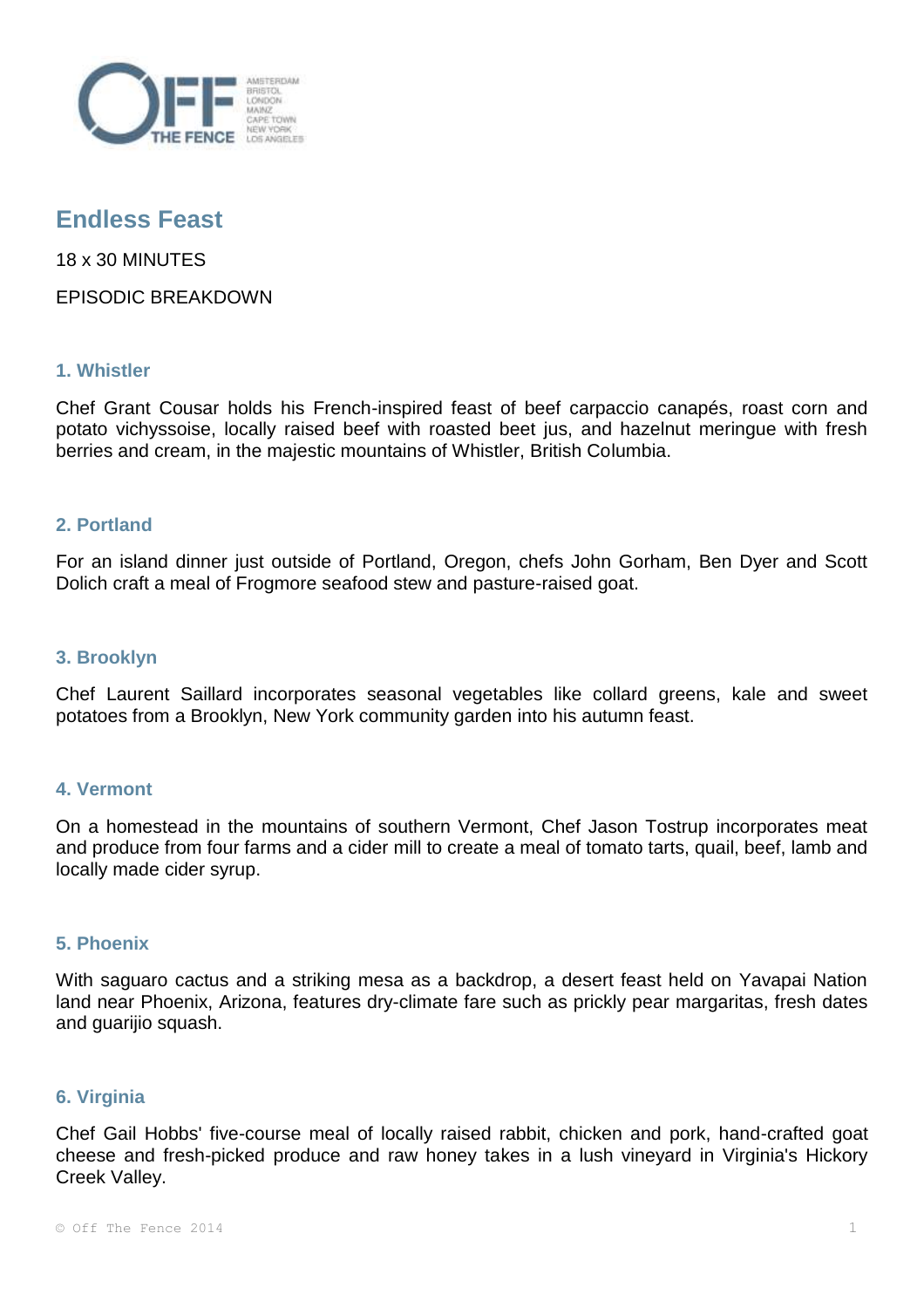#### **7. New Hampshire**

Under the boughs of fruit trees at New Hampshire's Gould Hill Orchard, Chef Andrew Gruel creates a meal of venison, trout and produce gathered from seven local farms and a dairy.

#### **8. Vancouver**

Little Qualicum Cheeseworks, a picturesque dairy in the foothills of Vancouver Island's Mount Arrowsmith, is the perfect site for Chef Ronald St Pierre's delectable meal of locally raised pork, fresh-picked wild blackberries, seasonal greens and, of course, hand-made cheeses.

#### **9. Petaluma**

A 'full moon feast' held on a ranch in Northern California features beef raised on-site, winter squash and roasted beets, prepared by Chef Kelsie Kerr of the famed Chez Panisse restaurant in Berkeley, California.

## **10. Sherwood**

At Baggenstos Farm, a third-generation family farm located in the verdant hills of Sherwood, Oregon, chefs David Machado and Vitaly Paley serve an Indian-influenced six-course feast, including samosas, curried corn bisque and braised lamb.

#### **11. Arroyo Grande**

A central California feast highlights local seafood, lamb and pork served in a pasture amid the rolling hills of Arroyo Grande.

#### **12. Massachusetts**

On a small-town farm in Massachusetts, Chef Michael Leviton crafts a fall harvest supper featuring root vegetables, autumn squash, oatmeal stout-braised Angus beef and seared sea scallops.

#### **13. Carpinteria**

A California coastal feast on the Coleman family farm in Carpinteria, prepared by Chef Remi Lauvand, features sustainably caught black cod, fresh herbs and local heirloom tomatoes.

#### **14. Edmonton**

The beauty, bounty and diversity of Edmonton are all showcased on the organic farm of Chinese immigrants Eric and Ruby Chen, who along with other local family farmers like Spring Creek Ranch and Sylvan Star Cheese Farm, provide mouth-watering cuisine for Chef Blair Lebsack's creative summer feast.